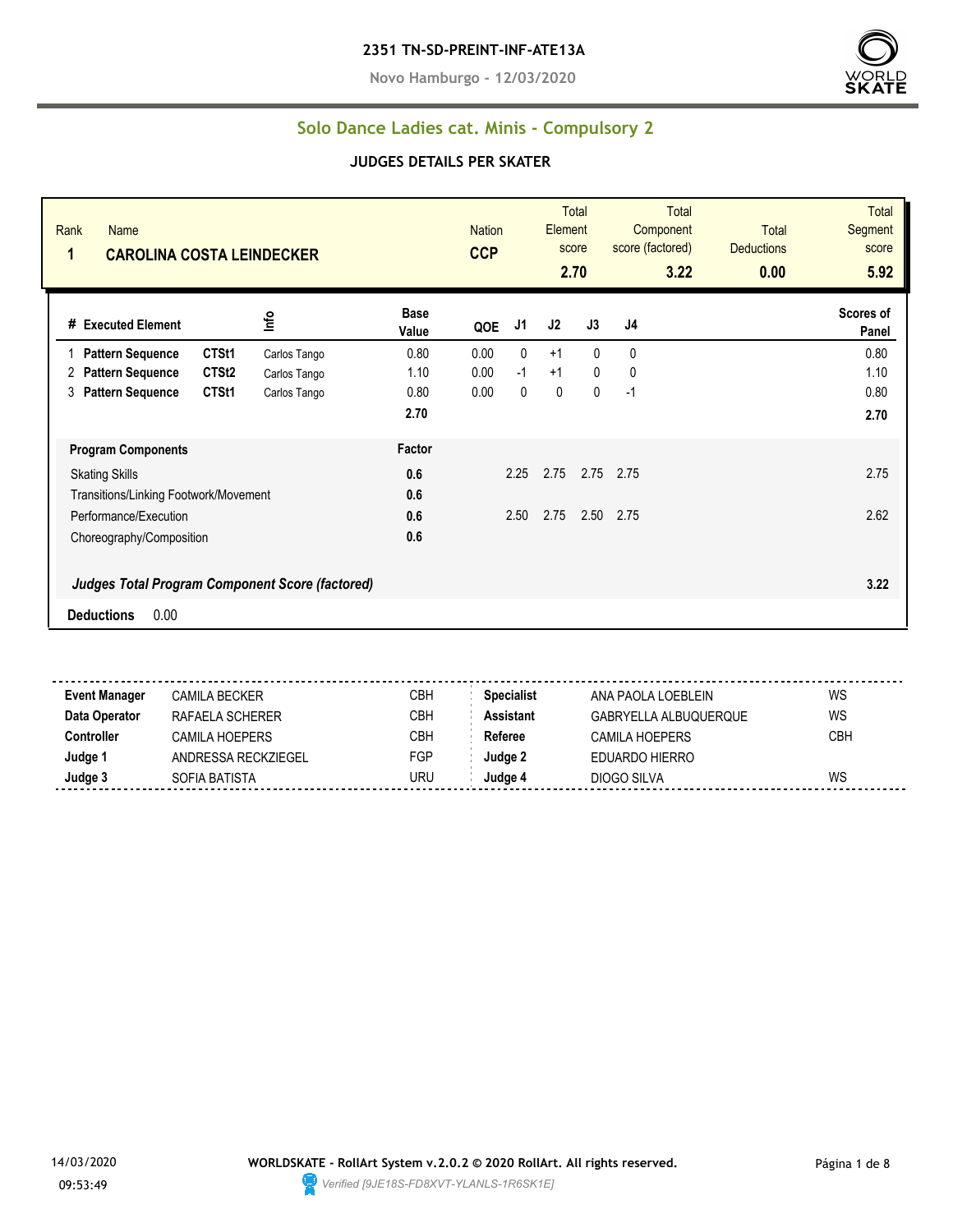| Rank<br><b>Name</b><br>$\overline{2}$<br><b>GIOVANA LIMA DA COSTA REGO TEIXEIRA</b> |                                                        |                      | <b>PAP</b> | <b>Nation</b> |      | <b>Total</b><br><b>Total</b><br>Element<br>Component<br>score (factored)<br>score<br>2.50<br>2.70 |      | <b>Total</b><br><b>Deductions</b><br>0.00 | Total<br><b>Segment</b><br>score<br>5.20 |
|-------------------------------------------------------------------------------------|--------------------------------------------------------|----------------------|------------|---------------|------|---------------------------------------------------------------------------------------------------|------|-------------------------------------------|------------------------------------------|
| # Executed Element                                                                  | ٩ų                                                     | <b>Base</b><br>Value | QOE        | J1            | J2   | J3                                                                                                | J4   |                                           | Scores of<br>Panel                       |
| <b>Pattern Sequence</b>                                                             | CTSt <sub>2</sub><br>Carlos Tango                      | 1.10                 | $-0.20$    | $-1$          | $-1$ | $\mathbf{0}$                                                                                      | $-1$ |                                           | 0.90                                     |
| <b>Pattern Sequence</b><br>2                                                        | CTSt <sub>2</sub><br>Carlos Tango                      | 1.10                 | $-0.20$    | $-1$          | $-1$ | $\mathbf{0}$                                                                                      | $-2$ |                                           | 0.90                                     |
| <b>Pattern Sequence</b><br>3                                                        | CTSt1<br>Carlos Tango                                  | 0.80                 | $-0.10$    | $-1$          | 0    | $-1$                                                                                              | $-1$ |                                           | 0.70                                     |
|                                                                                     |                                                        | 3.00                 |            |               |      |                                                                                                   |      |                                           | 2.50                                     |
| <b>Program Components</b>                                                           |                                                        | Factor               |            |               |      |                                                                                                   |      |                                           |                                          |
| <b>Skating Skills</b>                                                               |                                                        | 0.6                  |            | 2.00          | 2.25 | 2.25                                                                                              | 2.00 |                                           | 2.12                                     |
| Transitions/Linking Footwork/Movement                                               |                                                        | 0.6                  |            |               |      |                                                                                                   |      |                                           |                                          |
| Performance/Execution                                                               |                                                        | 0.6                  |            | 2.25          | 2.50 | 2.50                                                                                              | 2.00 |                                           | 2.38                                     |
| Choreography/Composition                                                            |                                                        | 0.6                  |            |               |      |                                                                                                   |      |                                           |                                          |
|                                                                                     | <b>Judges Total Program Component Score (factored)</b> |                      |            |               |      |                                                                                                   |      |                                           | 2.70                                     |
| 0.00<br><b>Deductions</b>                                                           |                                                        |                      |            |               |      |                                                                                                   |      |                                           |                                          |

| <b>Event Manager</b> | CAMILA BECKER       | CBH | <b>Specialist</b> | ANA PAOLA LOEBLEIN    | WS         |
|----------------------|---------------------|-----|-------------------|-----------------------|------------|
| Data Operator        | RAFAFI A SCHFRFR    | CBH | <b>Assistant</b>  | GABRYELLA ALBUQUERQUE | WS         |
| Controller           | CAMII A HOFPFRS     | CBH | Referee           | CAMILA HOEPERS        | <b>CBH</b> |
| Judge 1              | ANDRESSA RECKZIEGEL | FGP | Judge 2           | EDUARDO HIERRO        |            |
| Judge 3              | SOFIA BATISTA       | URU | Judae 4           | DIOGO SILVA           | WS         |
|                      |                     |     |                   |                       |            |

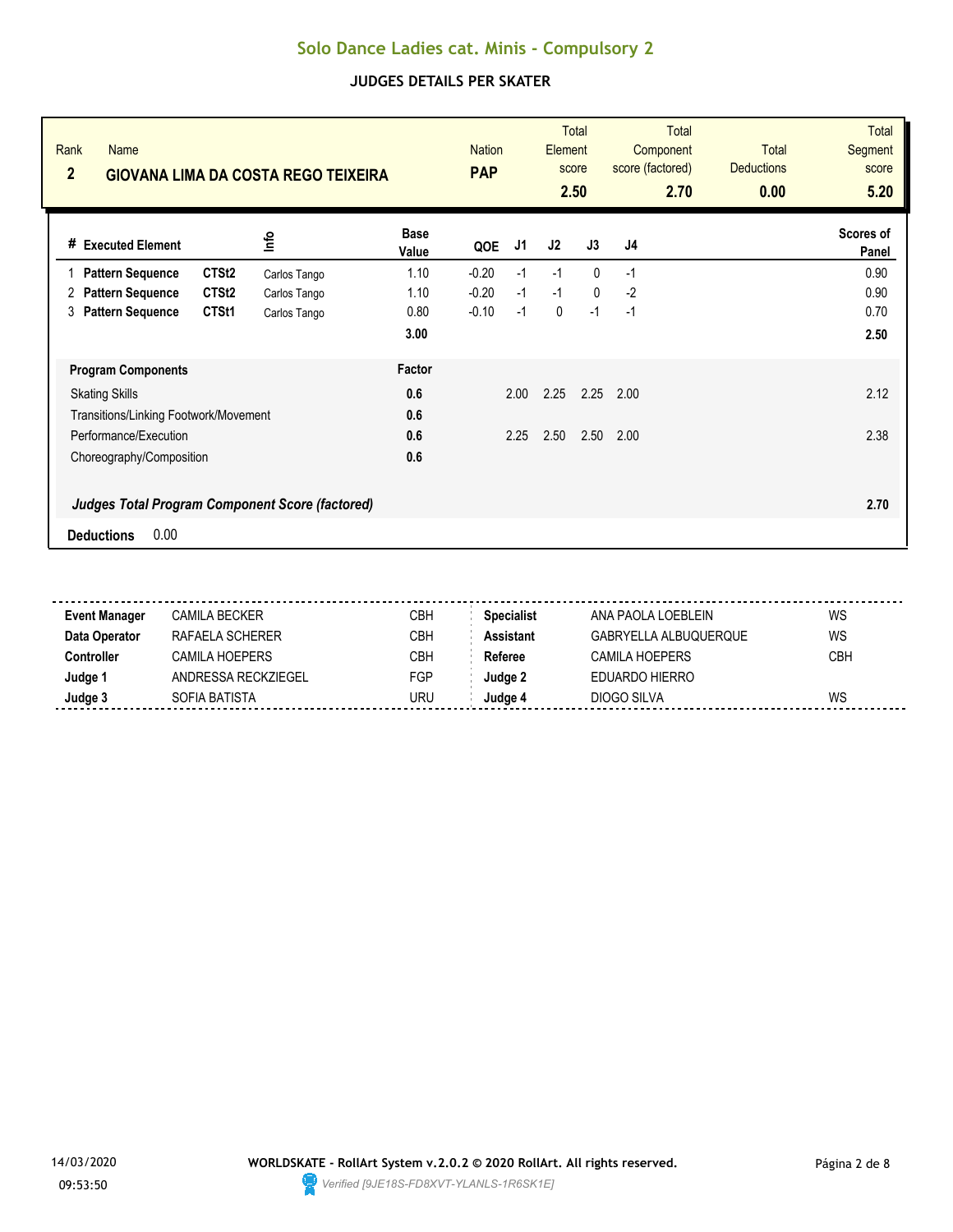| Rank<br><b>Name</b><br>3<br><b>JULIA DE FREITAS AULER</b> |              | <b>Nation</b><br><b>CCP</b> |              | Element      | <b>Total</b><br>score<br>2.25 | <b>Total</b><br>Component<br>score (factored)<br>2.54 | <b>Total</b><br><b>Deductions</b><br>0.00 | <b>Total</b><br><b>Segment</b><br>score<br>4.79 |
|-----------------------------------------------------------|--------------|-----------------------------|--------------|--------------|-------------------------------|-------------------------------------------------------|-------------------------------------------|-------------------------------------------------|
| # Executed Element                                        | lnfo         | <b>Base</b><br>QOE<br>Value | J1           | J2           | J3                            | J <sub>4</sub>                                        |                                           | Scores of<br>Panel                              |
| CTSt1<br><b>Pattern Sequence</b>                          | Carlos Tango | 0.80<br>$-0.05$             | $-1$         | $\mathbf{0}$ | $\mathbf{0}$                  | $-1$                                                  |                                           | 0.75                                            |
| <b>Pattern Sequence</b><br>CTSt1<br>2                     | Carlos Tango | 0.00<br>0.80                | $\mathbf{0}$ | $\mathbf 0$  | $-1$                          | 0                                                     |                                           | 0.80                                            |
| <b>Pattern Sequence</b><br>CTSt1<br>3                     | Carlos Tango | 0.80<br>$-0.10$             | 0            | $-1$         | $-1$                          | $-1$                                                  |                                           | 0.70                                            |
|                                                           |              | 2.40                        |              |              |                               |                                                       |                                           | 2.25                                            |
| <b>Program Components</b>                                 |              | Factor                      |              |              |                               |                                                       |                                           |                                                 |
| <b>Skating Skills</b>                                     |              | 0.6                         | 2.00         | 2.25         | 2.00                          | 2.50                                                  |                                           | 2.12                                            |
| Transitions/Linking Footwork/Movement                     |              | 0.6                         |              |              |                               |                                                       |                                           |                                                 |
| Performance/Execution                                     |              | 0.6                         | 2.25         | 2.00         | 2.25                          | 2.00                                                  |                                           | 2.12                                            |
| Choreography/Composition                                  |              | 0.6                         |              |              |                               |                                                       |                                           |                                                 |
| <b>Judges Total Program Component Score (factored)</b>    |              |                             |              |              |                               |                                                       |                                           | 2.54                                            |
| 0.00<br><b>Deductions</b>                                 |              |                             |              |              |                               |                                                       |                                           |                                                 |

| <b>Event Manager</b> | CAMILA BECKER       | CBH | <b>Specialist</b> | ANA PAOLA LOEBLEIN    | WS         |
|----------------------|---------------------|-----|-------------------|-----------------------|------------|
| Data Operator        | RAFAFI A SCHFRFR    | CBH | <b>Assistant</b>  | GABRYELLA ALBUQUERQUE | WS         |
| Controller           | CAMII A HOFPFRS     | CBH | Referee           | CAMILA HOEPERS        | <b>CBH</b> |
| Judge 1              | ANDRESSA RECKZIEGEL | FGP | Judge 2           | EDUARDO HIERRO        |            |
| Judge 3              | SOFIA BATISTA       | URU | Judae 4           | DIOGO SILVA           | WS         |
|                      |                     |     |                   |                       |            |

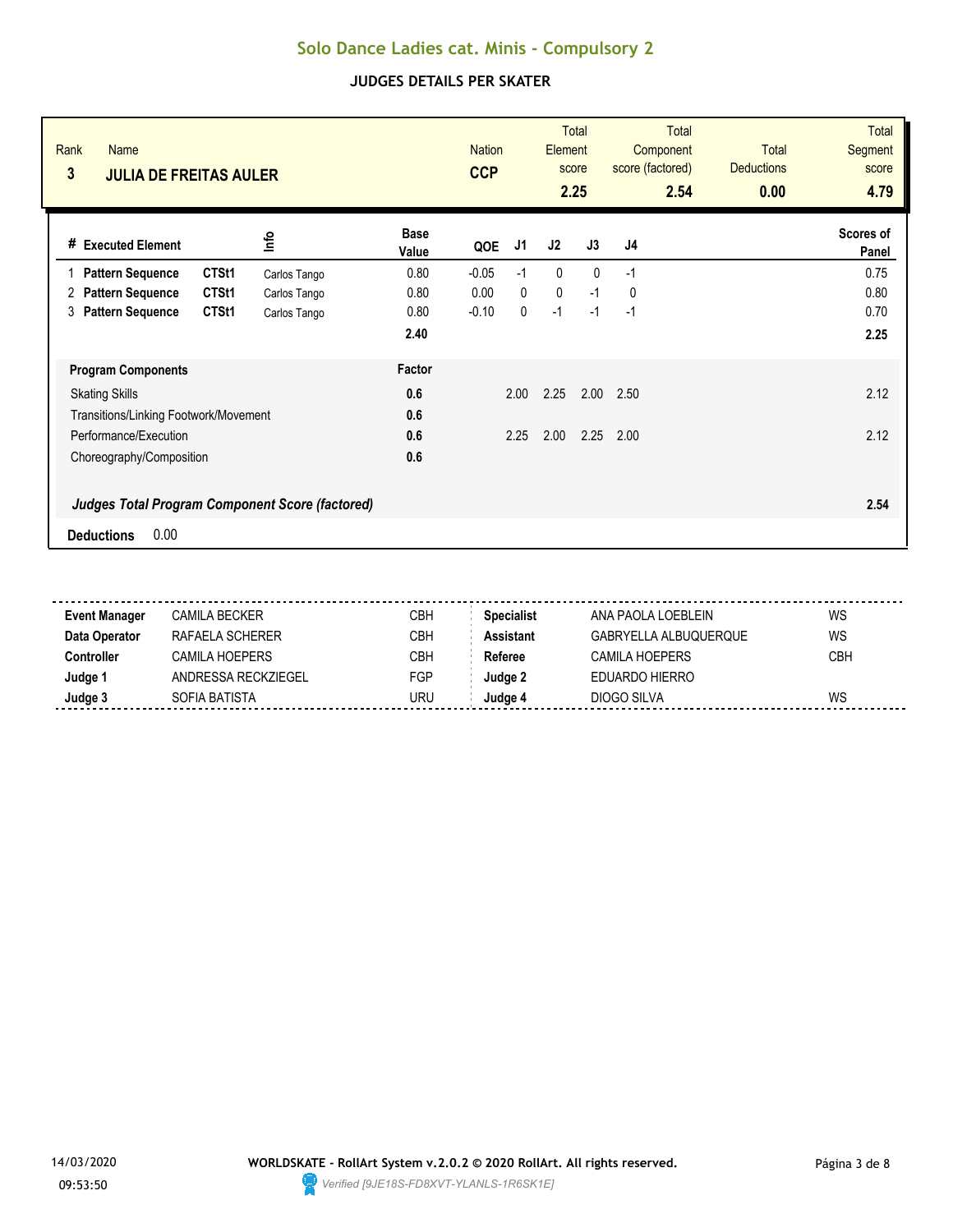|                                                                                     | J1                   |             |              |      | 4.45               |
|-------------------------------------------------------------------------------------|----------------------|-------------|--------------|------|--------------------|
| <b>Base</b><br><u>lnfo</u><br># Executed Element<br>Value                           | QOE                  | J2          | J3           | J4   | Scores of<br>Panel |
| CTSt1<br>0.80<br><b>Pattern Sequence</b><br>Carlos Tango                            | 0<br>$-0.05$         | 0           | $-1$         | $-1$ | 0.75               |
| <b>CTStB</b><br>0.50<br><b>Pattern Sequence</b><br>2<br>Carlos Tango                | $\mathbf{0}$<br>0.00 | $+1$        | $\mathbf{0}$ | $-1$ | 0.50               |
| <b>CTStB</b><br>0.50<br><b>Pattern Sequence</b><br>3<br>Carlos Tango                | 0.00<br>0            | $\mathbf 0$ | $\mathbf 0$  | $-1$ | 0.50               |
| 1.80                                                                                |                      |             |              |      | 1.75               |
| Factor<br><b>Program Components</b>                                                 |                      |             |              |      |                    |
| 0.6<br><b>Skating Skills</b>                                                        | 2.25                 | 2.50        | 2.25         | 2.25 | 2.25               |
| 0.6<br>Transitions/Linking Footwork/Movement                                        |                      |             |              |      |                    |
| Performance/Execution<br>0.6                                                        | 2.00                 | 2.50        | 2.50         | 2.00 | 2.25               |
| 0.6<br>Choreography/Composition                                                     |                      |             |              |      |                    |
| <b>Judges Total Program Component Score (factored)</b><br>0.00<br><b>Deductions</b> |                      |             |              |      | 2.70               |

| <b>Event Manager</b> | CAMILA BECKER       | CBH | <b>Specialist</b> | ANA PAOLA LOEBLEIN    | WS         |
|----------------------|---------------------|-----|-------------------|-----------------------|------------|
| Data Operator        | RAFAFI A SCHFRFR    | CBH | <b>Assistant</b>  | GABRYELLA ALBUQUERQUE | WS         |
| Controller           | CAMII A HOFPFRS     | CBH | Referee           | CAMILA HOEPERS        | <b>CBH</b> |
| Judge 1              | ANDRESSA RECKZIEGEL | FGP | Judge 2           | EDUARDO HIERRO        |            |
| Judge 3              | SOFIA BATISTA       | URU | Judae 4           | DIOGO SILVA           | WS         |
|                      |                     |     |                   |                       |            |

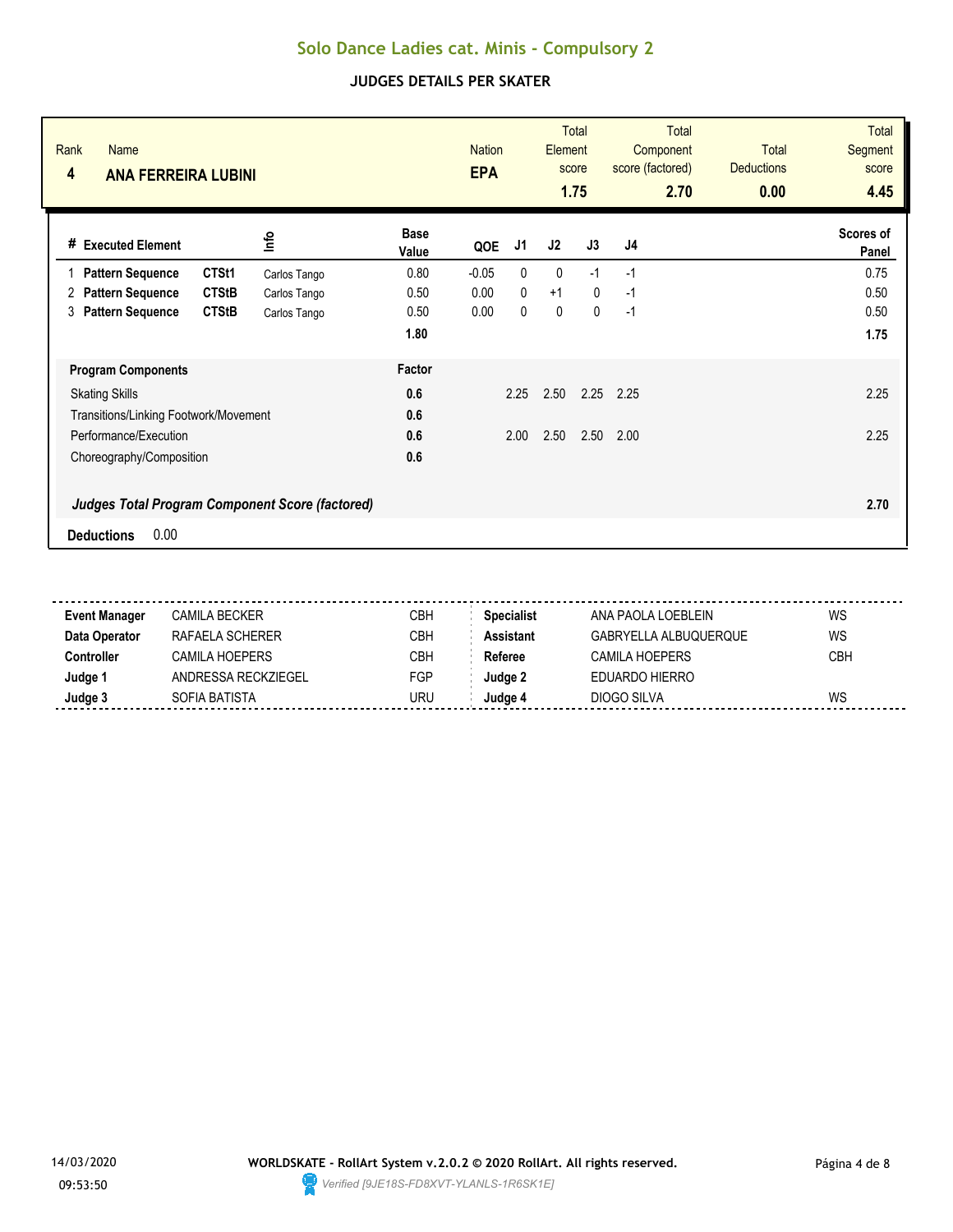| Rank<br><b>Name</b><br>$5\phantom{.0}$<br><b>LAIS MENENDEZ ZANINI</b> |              |                      | <b>Nation</b><br><b>PAP</b> |      | <b>Element</b> | <b>Total</b><br>score<br>1.20 | <b>Total</b><br>Component<br>score (factored)<br>2.40 | <b>Total</b><br><b>Deductions</b><br>0.00 | <b>Total</b><br>Segment<br>score<br>3.60 |
|-----------------------------------------------------------------------|--------------|----------------------|-----------------------------|------|----------------|-------------------------------|-------------------------------------------------------|-------------------------------------------|------------------------------------------|
| <b>Executed Element</b><br>#                                          | ٩ų           | <b>Base</b><br>Value | QOE                         | J1   | J2             | J3                            | J <sub>4</sub>                                        |                                           | Scores of<br>Panel                       |
| <b>CTStB</b><br><b>Pattern Sequence</b>                               | Carlos Tango | 0.50                 | $-0.10$                     | $-1$ | $-1$           | $-1$                          | $-1$                                                  |                                           | 0.40                                     |
| <b>CTStB</b><br><b>Pattern Sequence</b><br>2                          | Carlos Tango | 0.50                 | $-0.10$                     | $-1$ | $-1$           | $-1$                          | $-2$                                                  |                                           | 0.40                                     |
| <b>Pattern Sequence</b><br><b>CTStB</b><br>3                          | Carlos Tango | 0.50                 | $-0.10$                     | $-1$ | $-1$           | $-1$                          | $-2$                                                  |                                           | 0.40                                     |
|                                                                       |              | 1.50                 |                             |      |                |                               |                                                       |                                           | 1.20                                     |
| <b>Program Components</b>                                             |              | Factor               |                             |      |                |                               |                                                       |                                           |                                          |
| <b>Skating Skills</b>                                                 |              | 0.6                  |                             | 2.00 | 2.25           | 2.00                          | 1.75                                                  |                                           | 2.00                                     |
| Transitions/Linking Footwork/Movement                                 |              | 0.6                  |                             |      |                |                               |                                                       |                                           |                                          |
| Performance/Execution                                                 |              | 0.6                  |                             | 2.00 | 2.00           | 2.25                          | 1.75                                                  |                                           | 2.00                                     |
| Choreography/Composition                                              |              | 0.6                  |                             |      |                |                               |                                                       |                                           |                                          |
| <b>Judges Total Program Component Score (factored)</b>                |              |                      |                             |      |                |                               |                                                       |                                           | 2.40                                     |
| 0.00<br><b>Deductions</b>                                             |              |                      |                             |      |                |                               |                                                       |                                           |                                          |

| <b>Event Manager</b> | CAMILA BECKER       | <b>CBH</b> | <b>Specialist</b> | ANA PAOLA LOEBLEIN    | WS         |
|----------------------|---------------------|------------|-------------------|-----------------------|------------|
| Data Operator        | RAFAFI A SCHERFR    | CBH        | <b>Assistant</b>  | GABRYELLA ALBUQUERQUE | WS         |
| Controller           | CAMII A HOFPFRS     | <b>CBH</b> | Referee           | CAMILA HOEPERS        | <b>CBH</b> |
| Judge '              | ANDRESSA RECKZIEGEL | FGP        | Judae 2           | EDUARDO HIERRO        |            |
| Judge 3              | SOFIA BATISTA       | URU        | Judae 4           | DIOGO SILVA           | WS         |
|                      |                     |            |                   |                       |            |

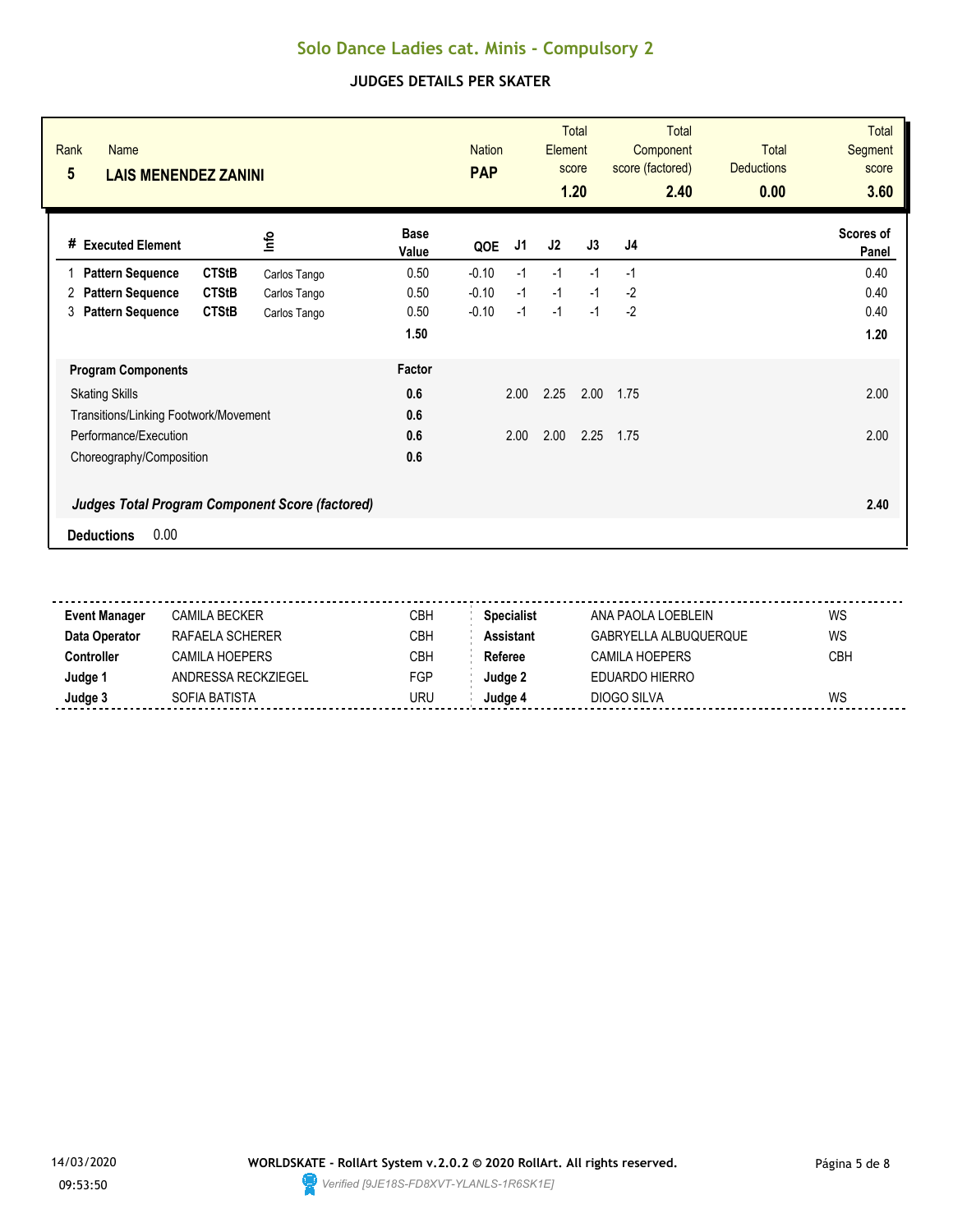| Rank<br><b>Name</b><br>$6\phantom{1}$<br><b>EDUARDA BASSO CIVA</b> |              |                      | <b>Nation</b><br><b>CEM</b> |      | Element | <b>Total</b><br>score<br>1.20 | Total<br>Component<br>score (factored)<br>2.33 | <b>Total</b><br><b>Deductions</b><br>0.00 | <b>Total</b><br><b>Segment</b><br>score<br>3.53 |
|--------------------------------------------------------------------|--------------|----------------------|-----------------------------|------|---------|-------------------------------|------------------------------------------------|-------------------------------------------|-------------------------------------------------|
| <b>Executed Element</b><br>#                                       | lnfo         | <b>Base</b><br>Value | QOE                         | J1   | J2      | J3                            | J4                                             |                                           | Scores of<br>Panel                              |
| <b>CTStB</b><br><b>Pattern Sequence</b>                            | Carlos Tango | 0.50                 | $-0.10$                     | $-1$ | $-1$    | $-1$                          | $-1$                                           |                                           | 0.40                                            |
| <b>CTStB</b><br><b>Pattern Sequence</b><br>2                       | Carlos Tango | 0.50                 | $-0.10$                     | $-1$ | $-1$    | $-1$                          | $-1$                                           |                                           | 0.40                                            |
| <b>Pattern Sequence</b><br><b>CTStB</b><br>3                       | Carlos Tango | 0.50                 | $-0.10$                     | $-1$ | $-1$    | $-1$                          | $-1$                                           |                                           | 0.40                                            |
|                                                                    |              | 1.50                 |                             |      |         |                               |                                                |                                           | 1.20                                            |
| <b>Program Components</b>                                          |              | Factor               |                             |      |         |                               |                                                |                                           |                                                 |
| <b>Skating Skills</b>                                              |              | 0.6                  |                             | 2.00 | 2.25    | 1.75                          | 1.50                                           |                                           | 1.88                                            |
| Transitions/Linking Footwork/Movement                              |              | 0.6                  |                             |      |         |                               |                                                |                                           |                                                 |
| Performance/Execution                                              |              | 0.6                  |                             | 2.00 | 2.00    | 2.00                          | 1.50                                           |                                           | 2.00                                            |
| Choreography/Composition                                           |              | 0.6                  |                             |      |         |                               |                                                |                                           |                                                 |
| <b>Judges Total Program Component Score (factored)</b>             |              |                      |                             |      |         |                               |                                                |                                           | 2.33                                            |
| 0.00<br><b>Deductions</b>                                          |              |                      |                             |      |         |                               |                                                |                                           |                                                 |

| <b>Event Manager</b> | CAMILA BECKER       | CBH | <b>Specialist</b> | ANA PAOLA LOEBLEIN    | WS         |
|----------------------|---------------------|-----|-------------------|-----------------------|------------|
| Data Operator        | RAFAFI A SCHFRFR    | CBH | <b>Assistant</b>  | GABRYELLA ALBUQUERQUE | WS         |
| Controller           | CAMII A HOFPFRS     | CBH | Referee           | CAMILA HOEPERS        | <b>CBH</b> |
| Judge 1              | ANDRESSA RECKZIEGEL | FGP | Judge 2           | EDUARDO HIERRO        |            |
| Judge 3              | SOFIA BATISTA       | URU | Judae 4           | DIOGO SILVA           | WS         |
|                      |                     |     |                   |                       |            |

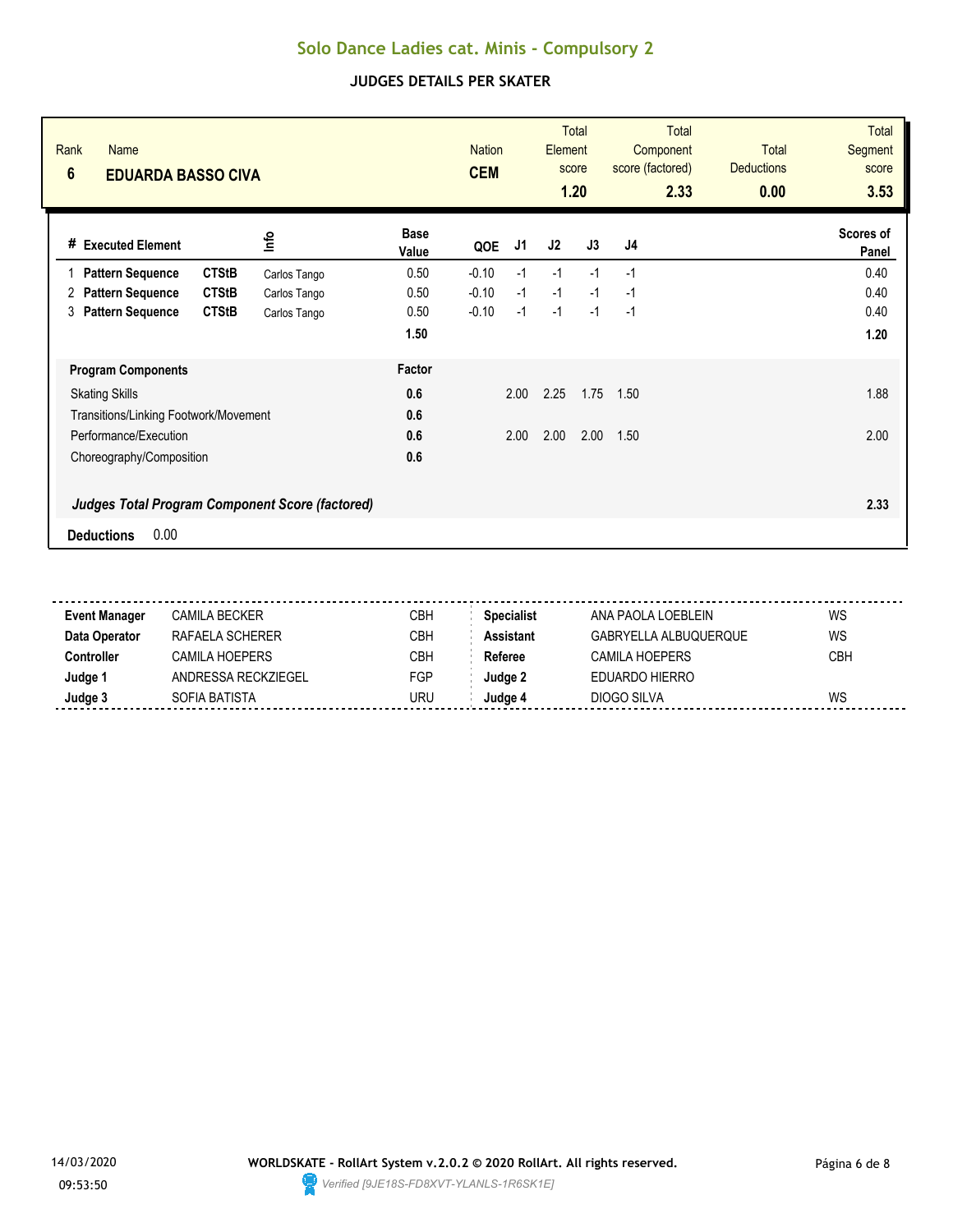| Rank<br><b>Name</b><br>7<br><b>GABRIELA SALAVERRY TAMINATO</b> |              |                      | <b>Nation</b><br><b>AAB</b> |      | Element<br>score | <b>Total</b><br>1.15 | Total<br>Component<br>score (factored)<br>1.65 | <b>Total</b><br><b>Deductions</b><br>0.00 | <b>Total</b><br>Segment<br>score<br>2.80 |
|----------------------------------------------------------------|--------------|----------------------|-----------------------------|------|------------------|----------------------|------------------------------------------------|-------------------------------------------|------------------------------------------|
| <b>Executed Element</b><br>#                                   | <u>nfo</u>   | <b>Base</b><br>Value | QOE                         | J1   | J2               | J3                   | J <sub>4</sub>                                 |                                           | Scores of<br>Panel                       |
| <b>CTStB</b><br><b>Pattern Sequence</b><br>1                   | Carlos Tango | 0.50                 | $-0.10$                     | $-1$ | $-1$             | $-1$                 | $-2$                                           |                                           | 0.40                                     |
| <b>Pattern Sequence</b><br><b>CTStB</b><br>2                   | Carlos Tango | 0.50                 | $-0.10$                     | $-1$ | $-1$             | $-1$                 | $-2$                                           |                                           | 0.40                                     |
| <b>Pattern Sequence</b><br><b>CTStB</b><br>3                   | Carlos Tango | 0.50                 | $-0.15$                     | $-1$ | $-1$             | $-2$                 | $-2$                                           |                                           | 0.35                                     |
|                                                                |              | 1.50                 |                             |      |                  |                      |                                                |                                           | 1.15                                     |
| <b>Program Components</b>                                      |              | <b>Factor</b>        |                             |      |                  |                      |                                                |                                           |                                          |
| <b>Skating Skills</b>                                          |              | 0.6                  |                             | 1.50 | 1.50             | 1.50                 | 1.50                                           |                                           | 1.50                                     |
| Transitions/Linking Footwork/Movement                          |              | 0.6                  |                             |      |                  |                      |                                                |                                           |                                          |
| Performance/Execution                                          |              | 0.6                  |                             | 1.25 | 1.25             | 1.25                 | 1.25                                           |                                           | 1.25                                     |
| Choreography/Composition                                       |              | 0.6                  |                             |      |                  |                      |                                                |                                           |                                          |
| <b>Judges Total Program Component Score (factored)</b>         |              |                      |                             |      |                  |                      |                                                |                                           | 1.65                                     |
| 0.00<br><b>Deductions</b>                                      |              |                      |                             |      |                  |                      |                                                |                                           |                                          |

| <b>Event Manager</b> | CAMILA BECKER       | CBH | <b>Specialist</b> | ANA PAOLA LOEBLEIN    | WS         |
|----------------------|---------------------|-----|-------------------|-----------------------|------------|
| Data Operator        | RAFAFI A SCHFRFR    | CBH | <b>Assistant</b>  | GABRYELLA ALBUQUERQUE | WS         |
| Controller           | CAMII A HOFPFRS     | CBH | Referee           | CAMILA HOEPERS        | <b>CBH</b> |
| Judge 1              | ANDRESSA RECKZIEGEL | FGP | Judge 2           | EDUARDO HIERRO        |            |
| Judge 3              | SOFIA BATISTA       | URU | Judae 4           | DIOGO SILVA           | WS         |
|                      |                     |     |                   |                       |            |